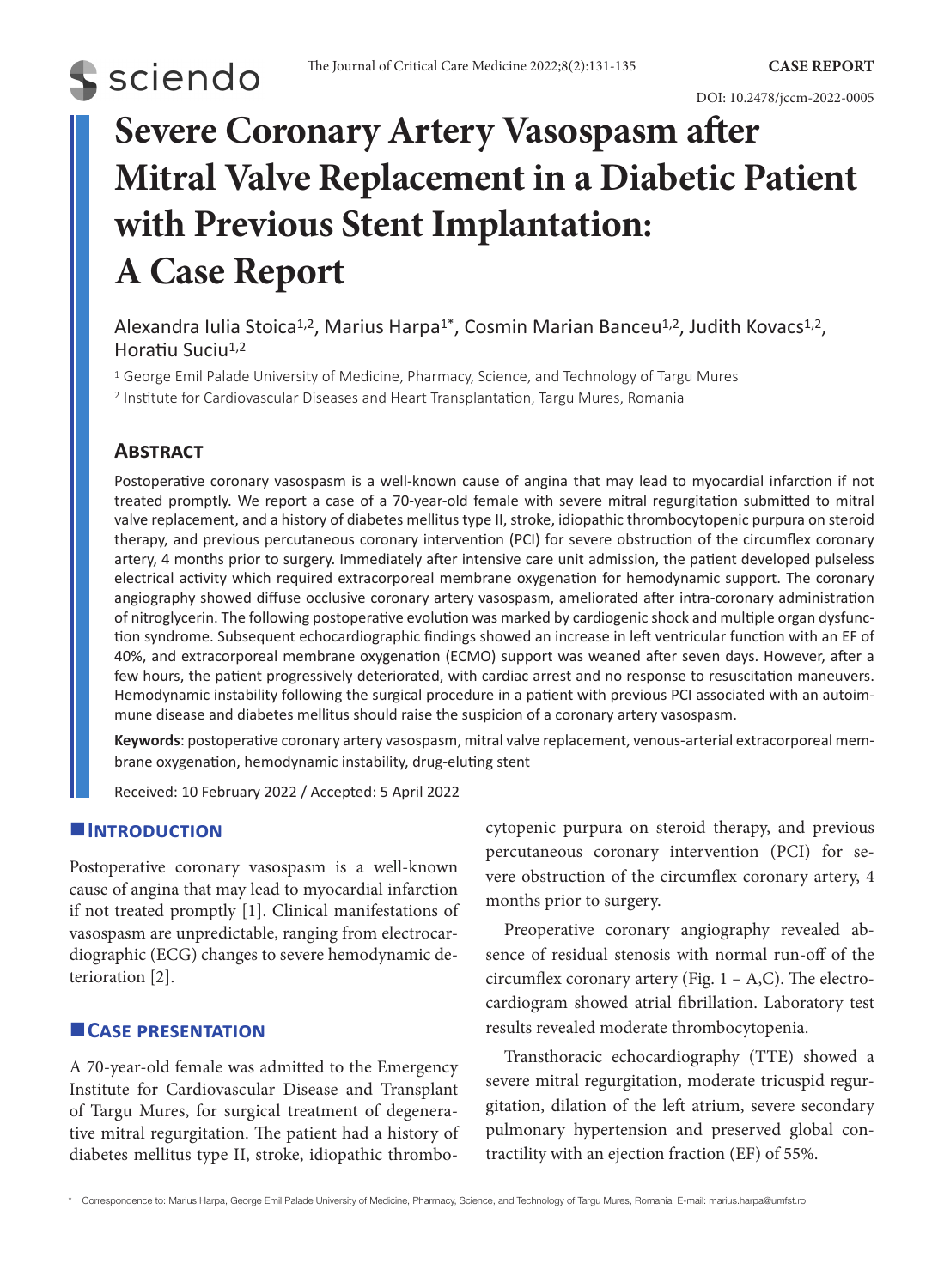#### **132 •** The Journal of Critical Care Medicine 2022;8(2) Available online at: www.jccm.ro

The surgical intervention was performed through [median sternotomy](https://www.sciencedirect.com/topics/medicine-and-dentistry/median-sternotomy) and aorto-bicaval [cardiopulmonary](https://www.sciencedirect.com/topics/medicine-and-dentistry/cardiopulmonary-bypass) [bypass](https://www.sciencedirect.com/topics/medicine-and-dentistry/cardiopulmonary-bypass) under normothermic conditions. Myocardial protection was obtained using Custodiol cardioplegia.

The mitral valve was replaced with a 27 Medtronic® Hancock biologic prosthesis, with a total ischemia time of 69 minutes. The intraoperative course was uneventful, with hemodynamic stability and preserved cardiac contractility, with minimal inotropic support and an inotropic score of 2.

Approximately one hour after intensive care unit (ICU) admission, the patient developed pulseless electrical activity, therefore resuscitation maneuvers were initiated. Acute causes of hemodynamic instability, such as cardiac tamponade were excluded. The patient was emergently transferred to the operating room. Cardiopulmonary bypass and central venous-arterial extracorporeal membrane oxygenation (V-A ECMO) were initiated, with an inotropic score of 130.

Intraoperative transesophageal echocardiography (TEE) revealed normofunctional biological prosthesis in mitral position and poor left ventricular function. After cardiac rhythm was restored, the patient developed ECG changes consisting of ST elevation, raising suspicion of either acute occlusion of the circumflex artery secondary to the mitral valve replacement, or intrastent occlusion.

The patient was emergently transferred to the catheterization lab and the angiography showed diffuse occlusive coronary artery vasospasm (Fig. 1 – B, D), ameliorated after intra-coronary administration of nitroglycerin (Fig  $1 - E$ ).

**Fig. 1. Comparative view of the coronary arteries – preoperative and postoperative aspect (A: Preoperative coronary findings – right coronary artery. B: Postoperative coronary findings – right coronary artery with severe vasospasm. C: Preoperative coronary findings – left anterior descending artery and circumflex artery with permeable DES. D: Postoperative coronary findings – left anterior descending artery and circumflex artery with severe vasospasm. E: Postoperative coronary findings – left anterior descending artery and circumflex artery after administration of Nitroglycerin). F: Stent-edge vasospasm.** 

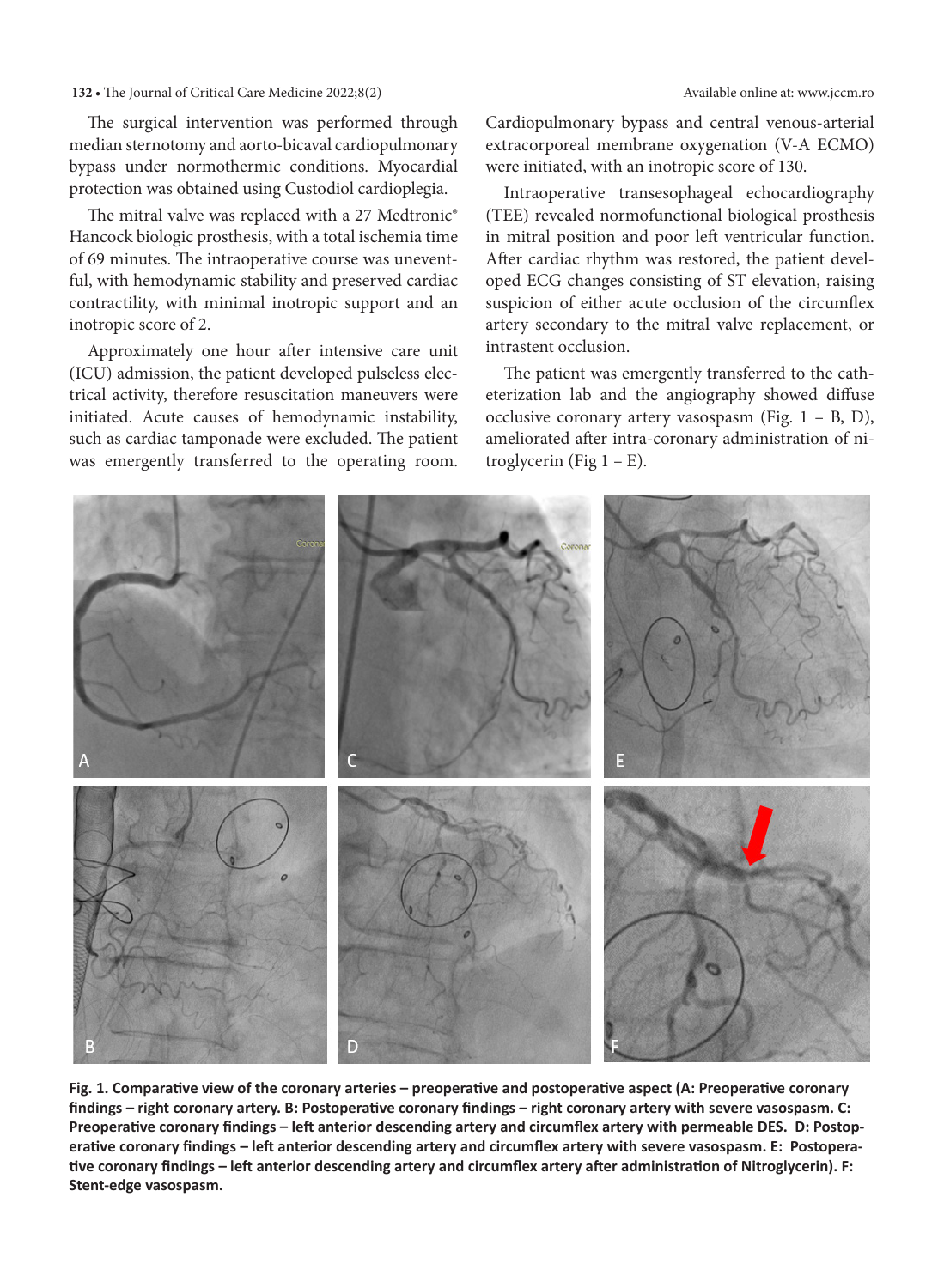The following postoperative period in the ICU was marked by significant hemorrhage which required surgical hemostasis. Laboratory test results were modified, with elevated cardiac enzyme levels: troponin (1.744 ng/mL), creatine kinase (709 U/L), creatine kinase-MB (213 U/L), low hemoglobin levels (5.9 g/dL), platelet count (48x10 9/L) and fibrinogen (65.7 mg/dL) as well as high CRP (22 mg/dL) and D-dimers (>1600 ng/mL) levels.

Postoperative evolution was marked by cardiogenic shock and multiple organ dysfunction syndrome. Subsequent echocardiographic findings showed an increase in left ventricular function with an EF of 40%, and ECMO support was weaned after seven days. However, after a few hours, the patient progressively deteriorated, with cardiac arrest and no response to resuscitation maneuvers.

## **Discussions**

Coronary vasospasm can be a potential cause of acute myocardial infarction, life-threatening arrhythmias and cardiac arrest in patients with or without hemodynamically significant coronary artery disease [3].

The occurrence of vasospasm is frequent after coronary artery bypass [4], and there are a few reports of coronary vasospasm after valve surgery [5-6].

The most common presentation of coronary vasospasm is in the first 24 hours after surgery.

In some cases, the vasospasm can manifest with ventricular arrhythmias and cardiac arrest, and may require ECMO for hemodynamic support [7].

After initiation of ECMO, the inotropic support might aggravate the coronary vasospasm, therefore it should be discontinued.

Increased levels of endo- or exogenous catecholamines, especially dopamine, may precipitate the vasospasm [8].

In the presented case, V-A ECMO was initiated, but inotropic support could not be discontinued due to persistent hemodynamic instability.

The underlying mechanisms of postoperative coronary artery spasm are not clearly understood. However, several precipitating factors have been identified, including atherosclerosis, sympathetic-adrenergic stimulation, endothelial dysfunction, diabetes mellitus, autoimmune diseases, electrolyte imbalances like magnesium deficiency and hyperkalemia.

Furthermore, the intraoperative factors, such as surgical manipulation or compression caused by drainage tubes, may precipitate the coronary vasospasm as well [9-11].

According to recent studies, cardiopulmonary bypass (CPB)/Cardioplegia initiates systemic inflammatory response syndrome (SIRS) and is associated with vasomotor dysfunction, which can precipitate coronary artery spasm, these consequences being more pronounced in patients with diabetes mellitus [12].

Chronic inflammation plays a major role in coronary microvascular impairment, high levels of C-reactive protein (CRP) being associated with endothelial dysfunction [13]. Studies have demonstrated that chronic inflammation is associated with coronary microcirculation dysfunction in patients with autoimmune diseases, like lupus erythematosus or rheumatoid arthritis [14-15].

Moreover, diabetes mellitus is associated with microvascular dysfunction of the heart, brain and kidneys, even in the absence of dyslipidemia. High levels of insulin, insulin resistance and chronic hyperglycemia contribute to endothelial dysfunction by promoting an inflammatory response, increased oxidative stress, hypercholesterolemia, and progression of atherosclerosis [16-17].

Although in the presented case the intraoperative myocardial ischemia time was not increased and the patient was on minimal inotropic support with dopamine, triggers like CPB/cardioplegia and diabetes mellitus might have been factors that contributed to the vasospastic event.

Drug-eluting stents (DES) can lead to an abnormal tendency of vasomotor dysfunction, especially in the presence of endothelial dysfunction. Studies have shown that Rho-kinase pathway plays a role in the pathogenesis of coronary vasospasm. Shiroto et al. have suggested that DES increased Rho-kinase expression and activity, which is involved in coronary artery vasospasm [18]. Shibutani et al. reported a case of in stent thrombosis secondary to stent-edge spasm, which describes the potential role of DES in coronary artery vasospasm [19]. Another study presented a case of a diabetic patient with previous DES implantation, who experienced coronary artery vasospasm after coronary artery bypass grafting with favorable response to intracoronary fasudil injection which is a Rho-kinase inhibitor [20].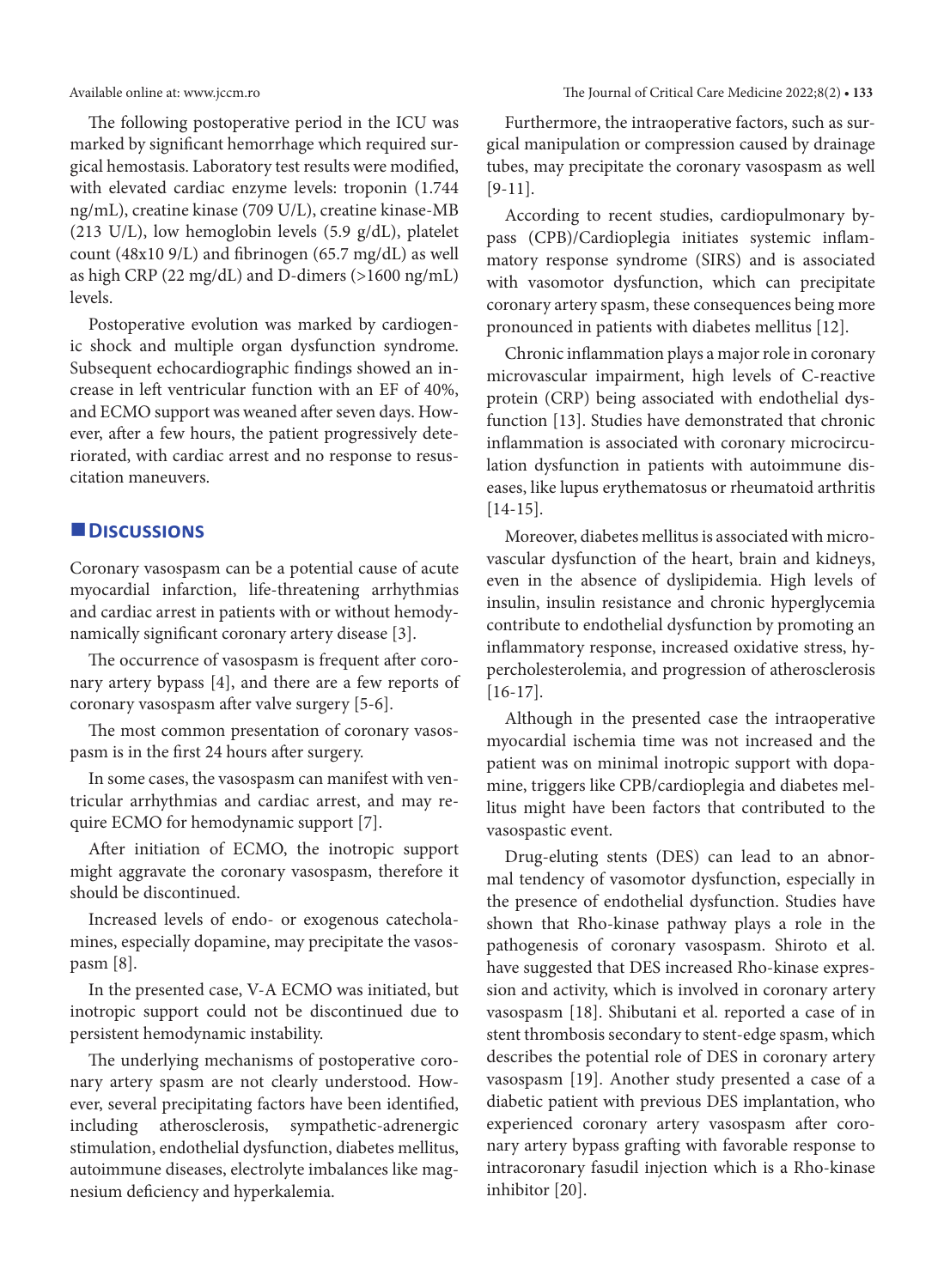#### **134 • The Journal of Critical Care Medicine 2022;8(2)** Available online at: www.jccm.ro

In healthy patients, intracoronary infusion of acetylcholine results in coronary vasodilatation; however, in the presence of atherosclerosis, it produces coronary artery spasm. Numerous studies have shown that the presence of DES may cause severe coronary artery spasm at the stent site after intracoronary administration of acetylcholine, which can indicate endothelial dysfunction due to DES implantation [21-24].

According to a study that assessed the relation between stent implantation and coronary spasm, a significant frequency of vasospasm was found in both infarct related arteries and non-infarct related arteries. In the presented case, the patient had DES implantation 4 months prior to surgery, which could have been a trigger for multivessel coronary spasm [25].

Surgical manipulation of the heart, the use of CPB/ cardioplegia, sympathetic stimulation, and the presence of endothelial dysfunction in a diabetic patient with previous DES implantation may have contributed to the occurrence of coronary artery spasm.

Coronary artery spasm is a multifactorial pathology that can lead to life-threatening consequences, including death, requiring early recognition and treatment, especially in diabetic patients [26].

## **CONCLUSION**

The diagnosis of postoperative coronary artery spasm is difficult to establish. Hemodynamic instability following the surgical procedure in a patient with previous PCI associated with an autoimmune disease and diabetes mellitus should raise suspicion and coronary artery vasospasm should be considered.

To summarize, we believe that DES may play a role in coronary artery spasm, especially in the presence of risk factors like diabetes mellitus and preventive treatment and appropriate preoperative management should be provided for these patients.

## **CONFLICT OF INTEREST**

None to declare.

## **ETHICAL COMMITTEE APPROVAL**

The study was approved by the Ethics Committee of Emergency Institute for Cardiovascular Diseases and Transplantation Targu Mures, Romania (protocol code: 10183/December 22, 2021).

#### **References**

- 1. Yasue H, and Kiyotaka K. Coronary Spasm: Clinical Features and Pathogenesis. Internal Medicine. 1997;36:760–65.
- 2. A.E. Buxton,J.W.Hirshfeld Jr,W.J.Untereker, et al. Perioperative coronary arterial spasm: long term follow-up. Am J Cardiol, 1982;50:444-451.
- 3. Florin P, Adrian N, Marin P. Rare cause of acute myocardial infarction with dramatic presentation. Rom. J. Cardiol. 2016;26:490-492.
- 4. Paterson H.S, Jones M.W, Baird D.K, Hughes C.F. Lethal postoperative coronary artery spasm. Ann Thorac Surg, 1998;65:1571-1573.
- 5. Shafei H., Bennett J.G. Coronary artery spasm during mitral valve replacement. Eur J Cardiothorac Surg, 1990;4:398-400.
- 6. Tsuchida K, Takemura T, Kijima M, Matsumoto S. Coronary artery spasm after aortic valve replacement. Ann Thorac Surg, 1993;56:170-173.
- 7. Claudio P, Mario G, Piero F, Massimo M. Postoperative coronary artery spasm after mitral valve replacement. Int. J. Surg. Case Rep., 2015;8:185-188.
- 8. Jong H. Han S, Lee D. H. Native coronary artery and grafted artery spasm just after coronary artery bypass grafting: A case report. J Korean Med Sci. 2010;25:4:641-643.
- 9. Lemmer JH Jr, Kirsh MM. Coronary artery spasm following coronary artery surgery. Ann Thorac Surg 1988;46:108–115.
- 10. Buxton AE, Goldberg S, Harken A, Hirshfield J Jr, Kastor JA. Coronary-artery spasm immediately after myocardial revascularization: recognition and management. N Engl J Med 1981;304:1249–1253.
- 11. Schena S, Wildes T, Beardslee MA, Lasala JM, Damiano RJ Jr, Lawton JS. Successful management of unremitting spasm of the nongrafted right coronary artery after off-pump coronary artery bypass grafting. J Thorac Cardiovasc Surg 2007;133:1649–1650
- 12. Jun F, Shawn K, Frank W. S. Microvascular dysfunction following cardioplegic arrest and cardiopulmonary bypass. Vessel Plus, 2021;5:30.
- 13. Recio-Mayoral A, Rimoldi OE, Camici PG, Kaski JC. Inflammation and microvascular dysfunction in cardiac syndrome X patients without conventional risk factors for coronary artery disease, JACC Cardiovasc Imaging, 2013;6:660-667.
- 14. Recio-Mayoral A., Mason J.C., Kaski J.C., Rubens M.B., Harari O.A. and Camici P.G.: Chronic inflammation and coronary microvascular dysfunction in patients without risk factors for coronary artery disease. Eur Heart J 2009;30:1837.
- 15. Ishimori ML, Martin R, Berman DS, et al. Myocardial ischemia in the absence of obstructive coronary artery disease in systemic lupus erythematosus, JACC Cardiovasc Imaging, 2011;4:27- 33.
- 16. Di Carli MF, Janisse J, Grunberger G, Ager J. Role of chronic hyperglycemia in the pathogenesis of coronary microvascular